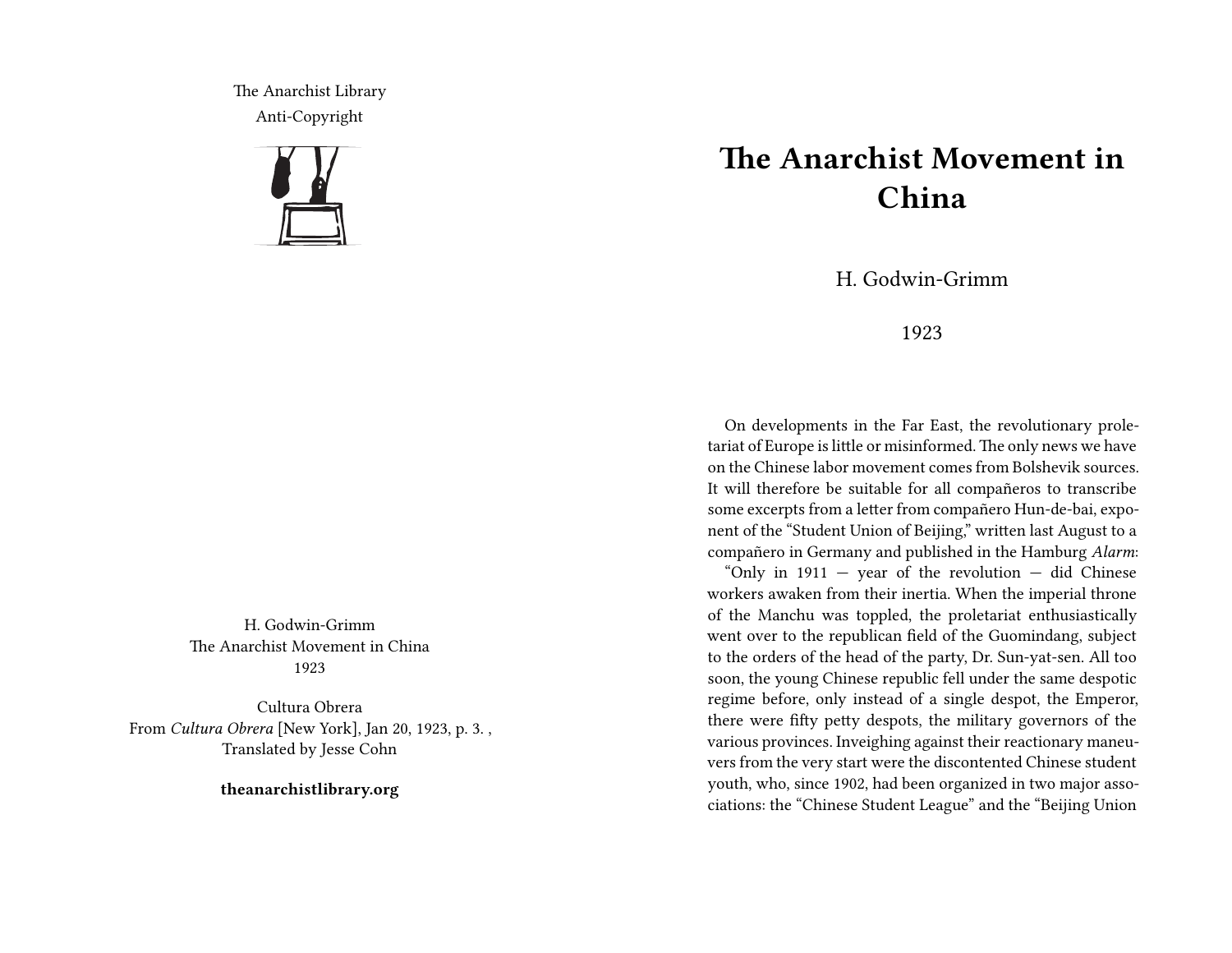of Students and Scholars." While the first, although declaring itself neutral in politics, is on the nationalist-republican terrain, that is, bourgeois or social democratic, the second manifests purely socialist organization since its inception. On his trips to America, its founder, Cai Yuanpei, came to know and to study anarchist communism, becoming its supporter and active propagandist among students. So in 1918, at the  $16<sup>th</sup>$ Congress of the "Beijing Union," he declared as his principles the social theories of Proudhon, Bakunin, and Kropotkin.

This Union, which has about 22,000 members, publishes a daily paper, "New Way" (Sin-Anchar), and the "Weekly Magazine," of a scientific character. Not only did the feeble and impotent Chinese government have to allow young anarchists to make their way, but it was even constrained by the threat of a student strike to recognize the election of Cai Yuanpei as president of Beijing University.

Only in 1914 did Cai Yuanpei begin the propaganda of anarchist ideas among the peasants. And yet, in a short time, great masses of farm workers were attracted. to such an extent that today every major village has its anarchist group. In the countryside, anarchist influence has undoubtedly outstripped that of the other tendencies, whether Bolshevik or nationalistrepublican.

Since 1917, the greatest focus of anarchism was in Fujian province in southern China. Here, it had acquired influence over the leader of the glorious republican insurrection of 1911, Chen Jiongming, who, advised by the known anarchist propagandist Shifu, summoned all the influential libertarians of China for the establishment of an anarchist commune in the whole province. In each center of the province, autonomous organizations of working people and workers' councils have been introduced and are in operation, and now farmers' cooperatives and unions of industrial workers regulate all production by agreement. According to Shifu, in a few years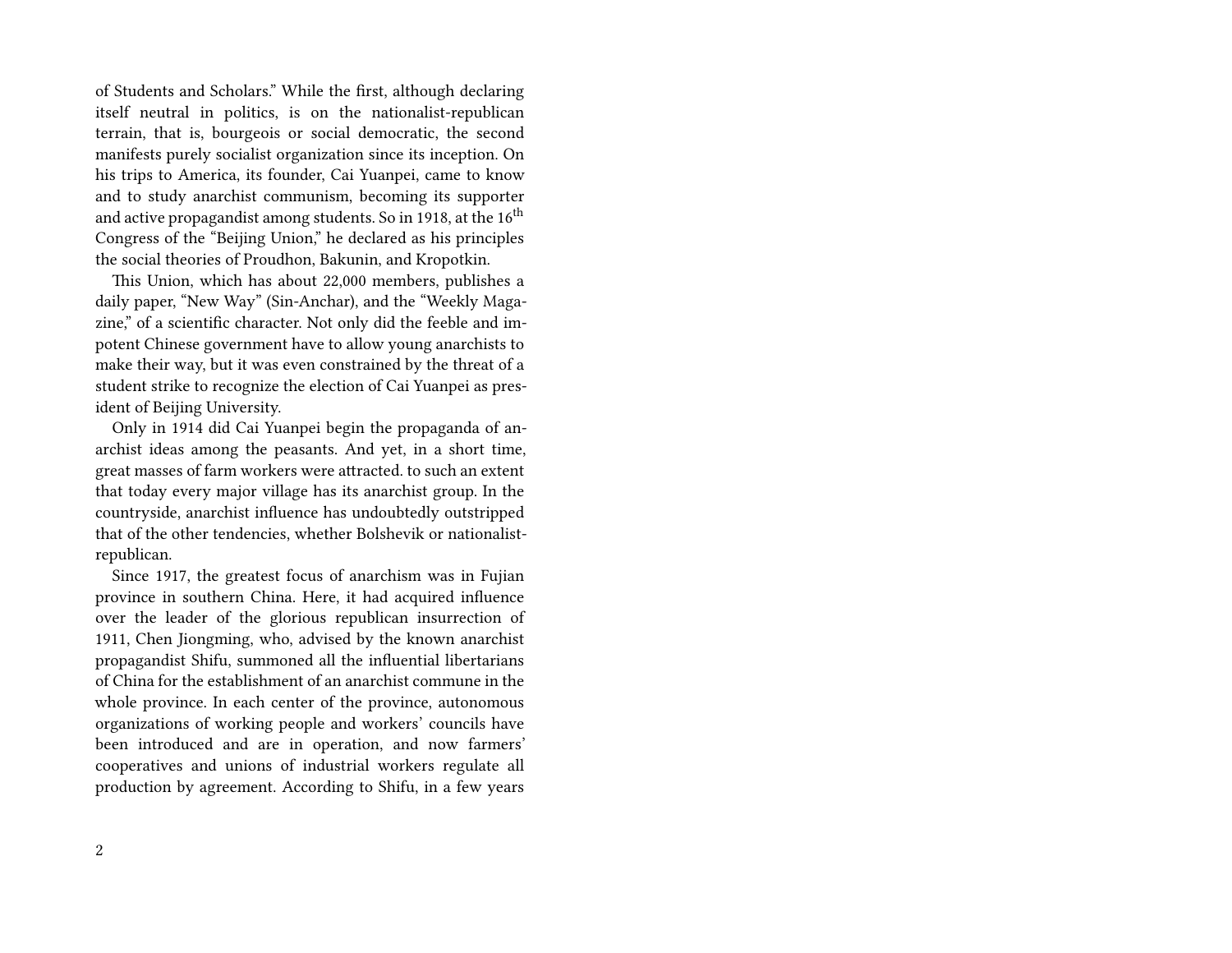the whole province of Fujian will have become one great communist-anarchist federation.

This surprising result is certainly attributed largely to the tireless propaganda of compañero Shifu, who with the help of his friend, former General Chen Jiongming. Institutes for spreading anarchist and syndicalist ideas were founded in Zhangzhou (capital of the province). This organization includes and provides year-round the operation of a school for organizers, a school for advanced social science, and a school for propagandists, in which they participate as Chinese revolutionary forces. From this emanate three thousand comrades who later spread the idea of anarchist communism via lectures, pamphlets, newspapers and leaflets through all the vast provinces of China.

The city of Zhangzhou, center of anarchism in the Far East, was also the birthplace of the largest boycott initiative against Japan in 1920, which still gives foreign exploiters a lot of trouble, because in China the capitalists are mostly foreigners — British, American and Japanese — who treat the Chinese as servants, worthy only of contempt, and who are gradually taking possession of all the wealth of the country. Against them the aversion of all the people stir, belong to any party. To give this feeling of hostility a direction and a goal, the anarchists of Fujian placed themselves at the head of a movement to boycott all foreign industries, seeking to annihilate the entire foreign capitalist industry.

The boycott gave certain optimal results: in cities the Chinese workers took possession of the factories of their exploiters, getting to work on their own: in other places, such as in Shanghai, was reached killings Japanese, assaults on stores and street fighting between the crowd and the Chinese soldiers. In Zhangzhou great demonstrations of a good hundred thousand people carrying red and black banners, and musicians who played the "Internationale" and the "Anarchist March." Thousands of pamphlets and leaflets written by Shifu,